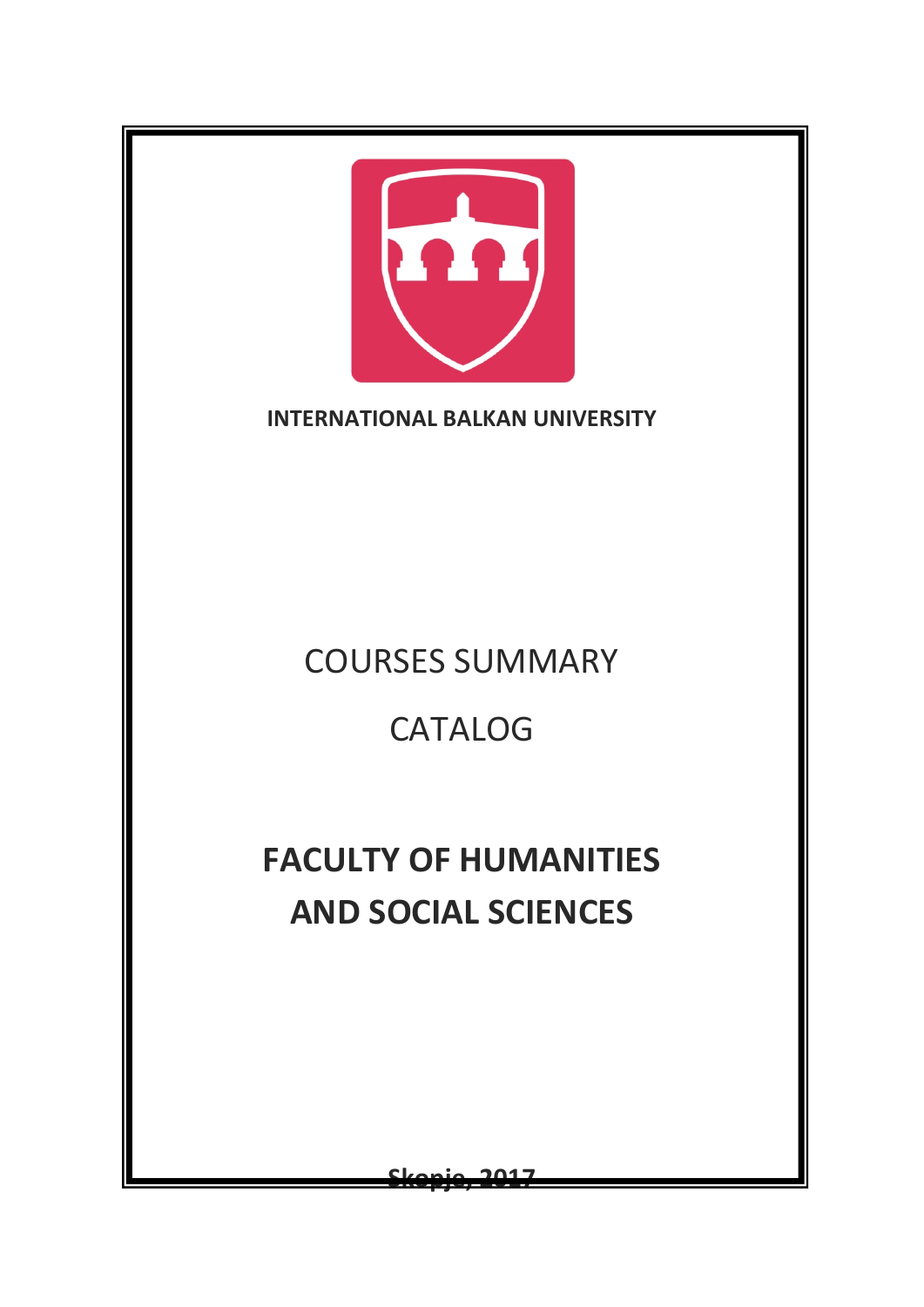## **PSYCHOLOGY**

## **FIRST YEAR FIRST SEMESTER**

#### **ENG 101 – English Language I; Weekly hours: 2+1, ECTS: 5**

The goal of this course is to enrich vocabulary, practicing spoken language, learning the various linguistic, grammatical structures, overcoming the various models of academic writing skills in written forms. The curriculum includes the following themes: Introduction, Finding the Fossils Man-Spare that Spider (reading, discussion, writing), Matterhorn Man;-Seeing Hands (reading, discussion, writing), No Room in the Ark by Alan Moorehead; -From 'Out of the Air' (reading, discussion, writing), The Sporting Spirit;-Education by Lester Smith (reading, discussion, writing).

## **CE 101 - Computer Skills; Weekly hours: 2+1; ECTS: 5**

Will focus is on delivering training in more basic core areas: Microsoft Word, Microsoft Excel and Power Point. The student will have the opportunity to acquire the basic skills needed to operate a computer.The curriculum includes the following themes: Microsoft Excel Basics: Getting Started with Excel, Cell Basics, Modifying Columns, Rows, and Cells. Formatting Cells, Saving, Creating Simple Formulas, Worksheet Basics, Printing, Creating Complex Formulas, Working with Basic Functions. Sorting Data, Formatting Tables, Using templates, Working with charts, Applications. Common Tasks in Microsoft Word: Working with Hyperlinks, Working with Shapes. Inserting ClipArt and Pictures. Doing More With Word: Reviewing Documents, Working With Tables, Working With Formulas, SmartArt Graphics, Using a Template, How can you develop your PowerPoint action plan, Common Tasks in PowerPoint, Animating Text and Objects, Inserting Videos, Inserting Audio, Inserting Hyperlinks, Working With Tables, Working With Charts, Reviewing Presentations, Advanced Presentation Options.

## **PR 101 - Communication Skills; Weekly hours: 2+1; ECTS: 5**

The goal of this course is to provide undergraduate students with a conceptual framework and specific tools for communicating in complex environments and accomplishing strategic academic and professional goals. This core course provides introduction to writing, oral, and collaborative skills, necessary for the development of three sets of generic skills that are to do with 'yourself', 'others' and 'the interactions between yourself and others'. The course is an overview of, and introduction to, different communication skills which are necessary for creating positive relational dynamics, as well as for the management of impression and efficiency in various personal and professional contexts. This course contains the following topics: Introduction to Communication Skills and Key Concepts; Self Assessment&Self Management; Communication Processes and Models; Effective communication/Listening, Questioning, Assertiveness & Reflecting; Non-verbal Communication; Accepting Differences and Intercultural Communication; Effective Presentation; Group Dynamics & Team Working; Managing Conflict; Academic Skills: Academic Writing, Reading and Study Skills and Interpersonal Communication in the Age of Digital Communication.

## **PSY 101 – Introduction to Psychology; Weekly hours: 2+1; ECTS: 5**

This course aims to introduce students with basic psychology concepts and topics that will serve further as knowledge for all other courses. The course contains the following topics: introduction to Psychology as a science, history of Psychology, basic paradigms, research methods in Psychology and basic psychological disciplines, cognitive processes - perception, thinking, attention, memory, intelligence, moral reasoning, emotion and motivation, personality - structure and development, social behavior and mental health .

## **PR 102 - Sociology; Weekly hours: 2+1; ECTS: 5**

The course "Sociology" aims to provide an opportunity for the students to become familiar with the basic concepts in the field of sociology and to develop consciousness about their positioning in the contemporary social reality. Within this subject the students will acquire insight into the historical development of sociology as a scientific discipline, the separate sociological schools and theories, as well as their contribution in the research of the society, the social norms, traditions, cultures, communities etc. The curriculum is comprised of the following contents: Introduction to sociology; Methods of research in sociology; Socialization, culture and society; Social groups, deviations and criminal; Social and global; Economy and politics; Education; Race and ethnicity; Marriage and family; Religion; Population and urbanization; Mass media, social change and social movements.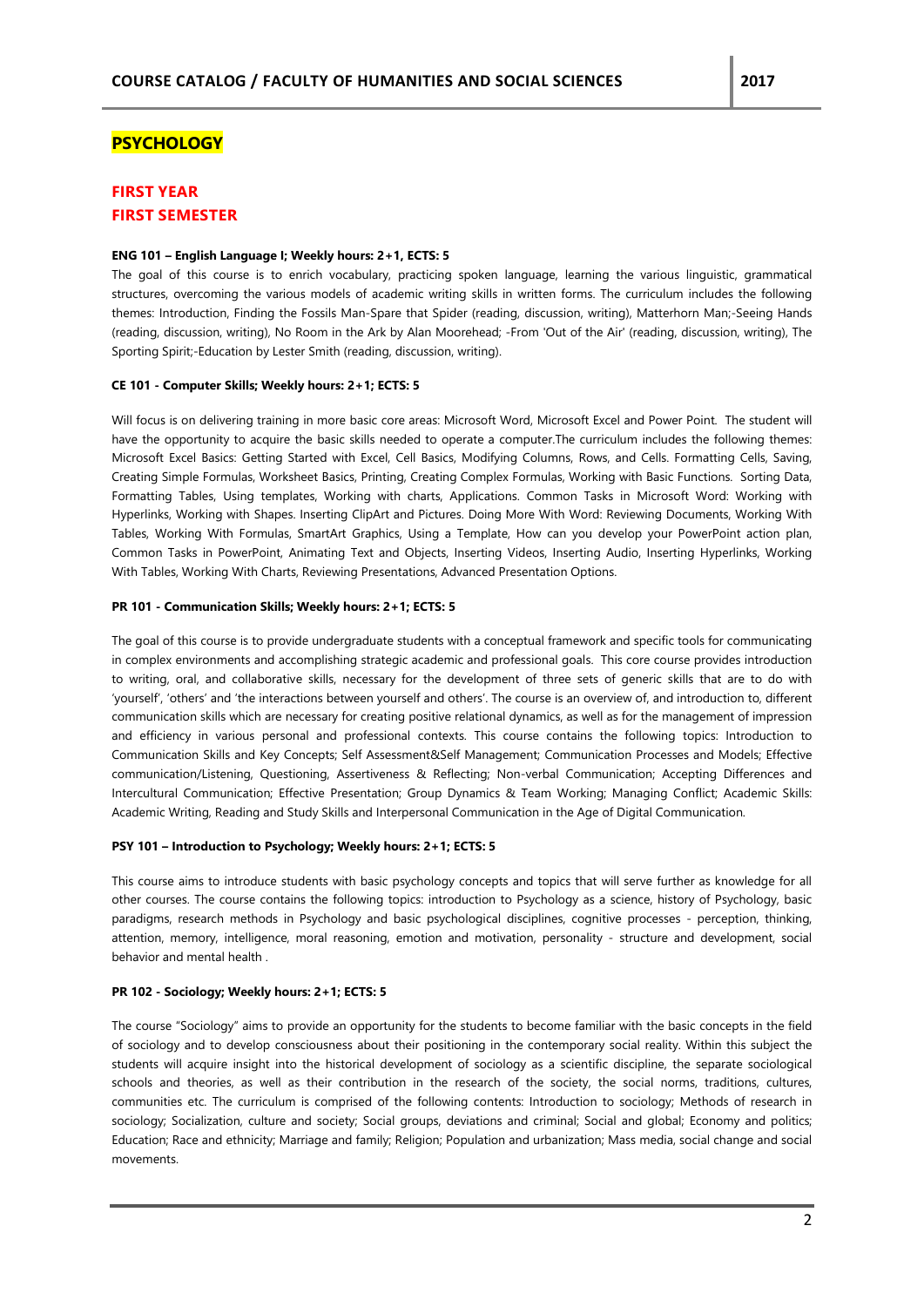#### **MK 101 - Macedonian Language I; Weekly hours: 2+1; ECTS: 5**

The goal of this course is to enrich vocabulary, practicing spoken language, learning the various linguistic, grammatical structures, overcoming the various models of academic writing skills in written forms in Macedonian Language. The curriculum includes the following themes in Macedonian: Let's get know each other. Personal subject pronouns, verbs of A-groups and Egroup. The Present Tense, the verb СУМ, numbers What is your profession. Verbs - Present Tense of the И - group, yes – no questions and answers, the gender of nouns, transitivity of verbs, What is this? I want to speak with Maria. The plural of nouns, demonstrative pronouns, modal verbs, Maria is very beautiful. Adjectives, the Future Tense.The possessive pronouns, telling the time in Macedonian, Quantifying Pronouns and Adverbs.

## **TUR 101 - Turkish Language I; Weekly hours: 2+1; ECTS: 5**

The aim of this course is to introduce the students to elementary Turkish language skills. The course begins with the Turkish alphabet and studies basic Turkish by reading and writing of easy and simple sentences. The curriculum includes the following themes Dialogs for introductions; "good morning, good evening" night, day and morning introductions, Daily life: "What are you doing?", Where to?, How are you?, What is up? What do you do?, Time; hours and telling the time; Expressions of locations, Family and Friends; possessive pronouns and adjectives; home and neighborhood, Cities: Locations, prepositions, agglutination, vowel harmony, Time Passes by: Simple past tense, from past to now; past perfect tense, Memories: Present Tense; linkings, with, 'ile, Bon Appetite: "What shall we eat?", "Ne Yiyelim?", Imperatives; "What do you order?", "Ne Alirsiniz?"Subjunctive Mood: Comparatives: Adjectives / Adverbs; Superlative Adj / Adv.;, Bureaucracy Everywhere: "Dear Officer /

## **SECOND YEAR THIRD SEMESTER**

#### **PSY 202 – Cognitive Process; Weekly hours: 2+1, ECTS: 6**

The aim of this course is to deepen student's knowledge about development of psychological life and basic cognitive process: sensations, perceptions, images, attention, thinking, learning, memory and forgetting, intelligence, language; their understanding and application of the gained knowledge.This course contains following topics: introduction to cognitive process, introduction to psychology of perception, psychophysics, senses, sensations, experiments in the field of perception, perceptive types, theories of perception, gestalt laws, images, attention, attention disturbances, basic concepts and theories in the field of learning, thinking, language and speech, development and communication, memory and forgetting with point on memo techniques on one hand and disturbances at the other, intelligence, as well interaction of human computer interaction (artificial intelligence) creativity, research in the field and ethical issues regarding research process.

#### **PSY 201 – Theories of Personality; Weekly hours: 2+1, ECTS: 5**

This course aims to introduce students to the wide range of theories of personality; with pointing on basic personality concepts possibilities for their usage. The course contains the following topics: introduction and basic concepts of personality, basics in psychoanalytical, analytical and neo-analytical theories of personality theories of Self, theories of object relations, trait theories, psychosocial theories, behavioral, phenomenological and humanistic theories of personality.

#### **EDU 201 – Principles and Techniques of Instruction; Weekly hours: 2+1, ECTS: 5**

The course aims to provide students with opportunities to understand, learn and apply the principles and methods of organization and implementation of curriculum. Special attention will be paid to the comparison between the separate teaching techniques. This course contains the following topics: Introduction; Creation of a working atmosphere; Characteristics of the students; The motivation of students and teachers as a factor of teaching; Basic factors in planning and implementation of teaching; Teaching strategies; Interactive teaching; Contemporary teaching tools.

## **PSY 203 – Human Biology; Weekly hours: 2+1, ECTS: 5**

This course aims to familiarize students with the basic concepts of human biology that will be discussed during the semester as homeostasis, cell biology, genetics, several aspects of selected systems - nervous system, internal secretion, immunesystem. The course contains the following topics: introduction to human biology and physiology, nerves, sensory and motor system, brain, system of endocrine glands, immune system, nervous system and its connectedness with immune and endocrine, and selected chapters of genetics.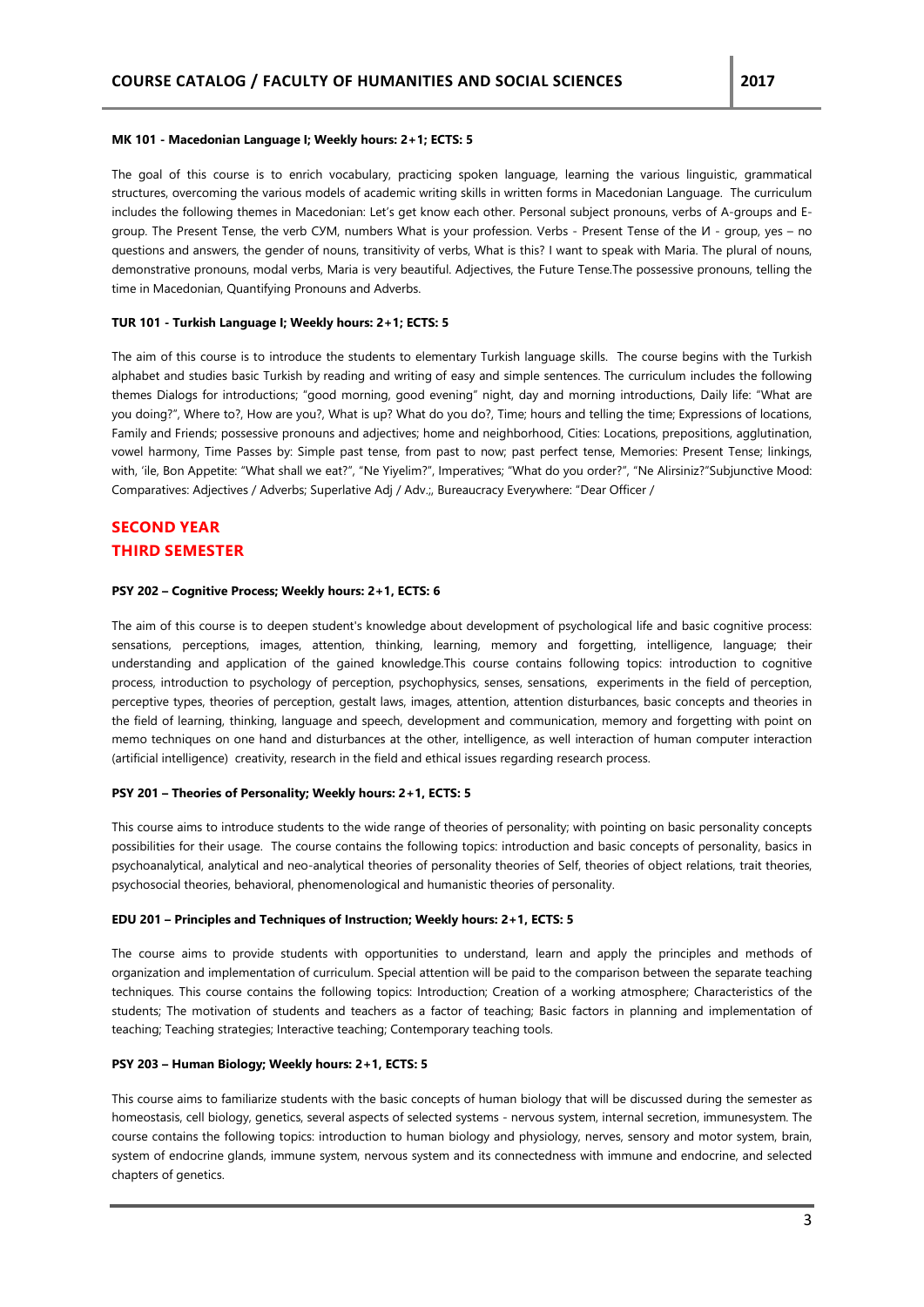#### **STA 202 – Statistic for Social Sciences; Weekly hours: 2+0, ECTS: 4**

Objectives of the curriculum: The course aims to provide the students with information about statistic operations during the processing of scientific researches, as well as practical application of the acquired knowledge. Within this subject the students will become familiar with the statistic indicators, correlations, tests, as well as their practical application in separate researches. At the end of the course, the students will be able to define separate statistic indicators; to make an assessment in regard to statistic indicators, which will be given for an advantage in different situations; to practically apply the statistic indicators; to understand and critically observe the texts in which the statistic indicators are used. Course Contents: Levels of measurement and forms of data, Definition of variables, Measurement of central tendency, Measurement of dispersion, Formation and interpretation of contingency tables, Statistic interference and tests of importance, Distribution of probabilities and one sample of z and t tests, Two samples of t test, One of the manners of analysis of the variance, Measurement of associations in contingency tables, Chi-squared test.

## **HIST 206 - History of Civilizations; Weekly hours: 2+1; ECTS: 5**

The fundamental purpose of this course is to introduce the students to the history of civilizations comparatively. During the course, the questions like how the civilizations are evolved, what makes the civilizations etc. will be tried to be answered? The major world civilizations from the start up to the modern period will be studied. Students will be expected to have a general perspective about both the development of human civilization in general and the emergence of distinct traditions, namely the Middle Eastern, the Indian, the Chinese and the Greek-European traditions. The course will provide the students with concise information on which they could build up their advance courses in later years. Early Civilizations and Their Myths, Mesopotamia - Sumerian civilization, Persian civilization, Ancient Civilizations and Their Philosophies, Indus civilization, Monotheistic Religions, Medieval Ages and Renaissance, The Age of Revolutions, French Revolution, The Age of Industry and Reform, Industrial Revolution, National Revolutions of 1848, The Twentieth Century, Information Age and 21st Century.

# **THIRD YEAR FIFTH SEMESTER**

#### **PSY 301 – Clinical Psychology; Weekly hours: 2+2, ECTS: 6**

The aim of this course is to introduce students with the nature, utility and restrictions that exists in the theory and practice of clinical psychology. This course contains following topics: introduction to clinical psychology, definition of health/disease, clinical assessment interview, assessment of intellectual functioning and neuro-psychological assessment, personality and behavioral assessment, clinical finding and recommendations, psychotherapy - basics, behavioral, cognitive, psychodynamic, humanistic, community , family psychotherapy, ethical aspects of clinical work and research .

#### **EDU 301 – Classroom Management; Weekly hours: 2+1, ECTS: 6**

This course aims to enable the students to acquire basic knowledge and skills necessary for classroom management such as: creation of positive atmosphere in the classroom and quality implementation of the curriculum. The curriculum consists of the following contents: Introduction to classroom management; The basic concepts for classroom management; Theoretical approaches in classroom management; Practical approaches in classroom management; Psychological factors that have influence on students' behavior; The environment as a factor that has influence on the atmosphere in the classroom; the social context and group interaction; Students' motivation; Time management during lectures.

## **PSY 306 – Child and Adolescent Psychopathology; Weekly hours: 2+1, ECTS: 5**

This course aims to review the emotional and behavioral disorders in children and adolescents. We'll start with an overview of psychopathological models in cross cultural setting and point will be placed on the diagnostic connections and , emotional processes and psychosocial correlates of psychopathology. The course contains the following topics: Introduction , historical approach to the development of children and adolescent psychopathology, assessment of child and adolescent psychopathology, mood disorder - bipolar and unipolar disorders, suicidal attempts, anxiety disorders, traumatisation, PTSD and adjustment disorder , autistic spectrum, psychotic disorders, mental retardation and difficulty learning, tic disorders and attention disorder, addiction; food addiction, impact of divorce and problems with peers.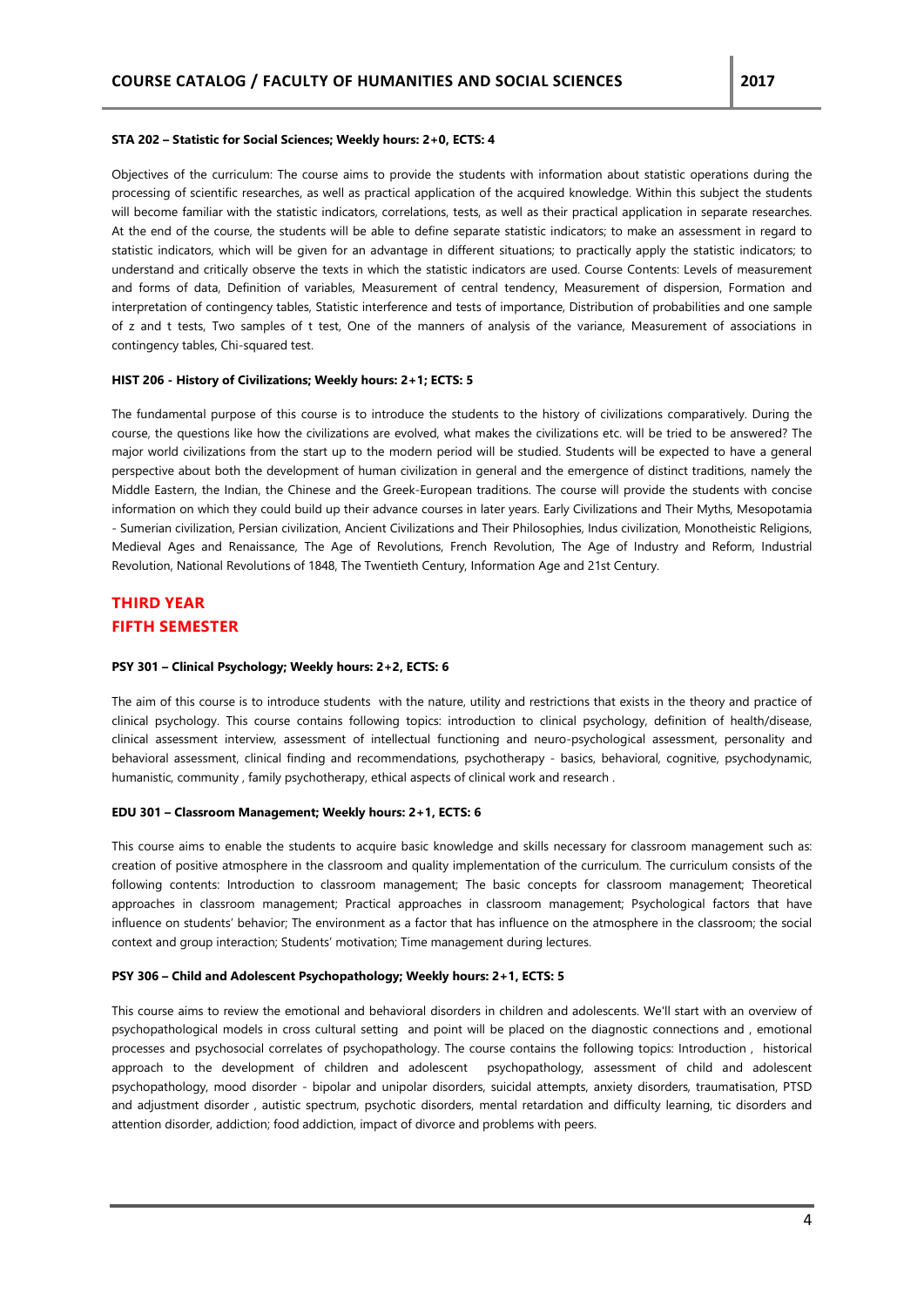#### **PSY 302 – Psycho-diagnostics; Weekly hours: 2+1, ECTS: 4**

The goal of this course is to familiarize students with psycho-diagnostics and psychological assessment, using DSM-IV-R, organizational structure and professional terminology and the ways of developing assessment plans. The course includes the following themes: Introduction to clinical work, defining normality / insanity, classification and diagnosis, multi axis classification with review to each axis from I to V, with special emphasis on diagnostic categories and their characteristics, diagnostic impression and interpretation, clinical interview with assessment, defining objectives, level of treatment, research ethics in psycho-diagnostics.

#### **PSY 303 – Health Psychology and Counseling; Weekly hours: 2+1, ECTS: 4**

The goal of this course is to bridge biology, psychology and sociology and to introduce students to both perspectives (biopsychological and psycho sociological), the perspective of the patient and the practitioner in terms of the perception of disease prevention, medical education, interventions, and overcoming stress, and to provide counseling to patients in all stages and in relation to all aspects of the disease. The course includes the following themes: Introduction to Health Psychology, beliefs related to health / illness, communication doctor / patient, smoking, drinking, diet and exercise, sexuality, screening, stress and stress diseases, pain and placebo, obesity and coronary disease, HIV and cancer, assessment of health status and quality of life, counseling in each area.

#### **PR 306 - Intercultural Communication; Weekly hours: 2+1; ECTS: 5**

The aim of this course is to introduce students to the practice and theory of intercultural communication, as a study of how people communicate through different cultures. The course will familiarize you with the basic terms and theories, as well as with some classic and recent research, pointing more on theory-into practice school, that is more interdisciplinary, drawing on communication theory, psychology, anthropology, sociolinguistics, and other fields. Introduction to Intercultural Communication; Mindful Intercultural Communication; An Identity Negotiation Perspective; Value Orientation and Intercultural Encounters; Verbal Intercultural Communication; Nonverbal Intercultural Communication; Identity Contact and Intergroup Encounters; Intercultural Personal Relationship Development; Identity and Relational Based Themes; Constructive Intercultural Conflict Management; Identity Change and Intercultural Adaptation and Transcultural Communication Competence.

# **FOURTH YEAR SEVENTH SEMESTER**

## **PSY 401 – Psychotherapy and Counseling; Weekly hours: 2+1, ECTS: 6**

The goal of this course is to introduce students with the nature of psychotherapeutic process and the process of counseling, from the perspective of the therapist / client and counselor, with special emphasis on interaction and methods which can be used. This course contains following topicsintroduction to the historical background and contemporary theories of counseling and psychotherapy, the difference between a psychologist, therapist and counselors; development of the basic therapeutic skills, techniques and modalities of counseling, the necessity of personal care when you are counselor and therapists; counseling in a different settings, business counseling and legal and ethical aspects of psychotherapy and counseling.

#### **PSY 406 – Trauma and Resilience; Weekly hours: 2+1, ECTS: 5**

The goal of this course is to introduce students with the theories related to the process of trauma and traumatisation, the nature and types of trauma, and interventions to overcome capacity of the person to deal with it. The course includes the following topics: Introduction, traumatic stress, reaction to trauma in adults and in children, acute trauma, PTSD, sexual abuse and domestic violence, neurobiological cognitive approach to trauma reactions of grief, intergenerational transmission of trauma and resiliency, interventions in crisis, counter transference, addiction and co morbidity, treatment of trauma, resiliency.

## **EDU 402 – Guidance; Weekly hours: 2+1, ECTS: 5**

This subject aims to provide an introduction to students to the basic theoretical and practical cognitions in psychological counseling and guidance. This subject will pay special attention to the psychological counseling of students, their parents and the community where teaching takes place, as factors of the educational process. Contents: Introduction; Identification of problems; Approaches for problem resolution; Psychological approaches for problem resolution; Pedagogical approaches for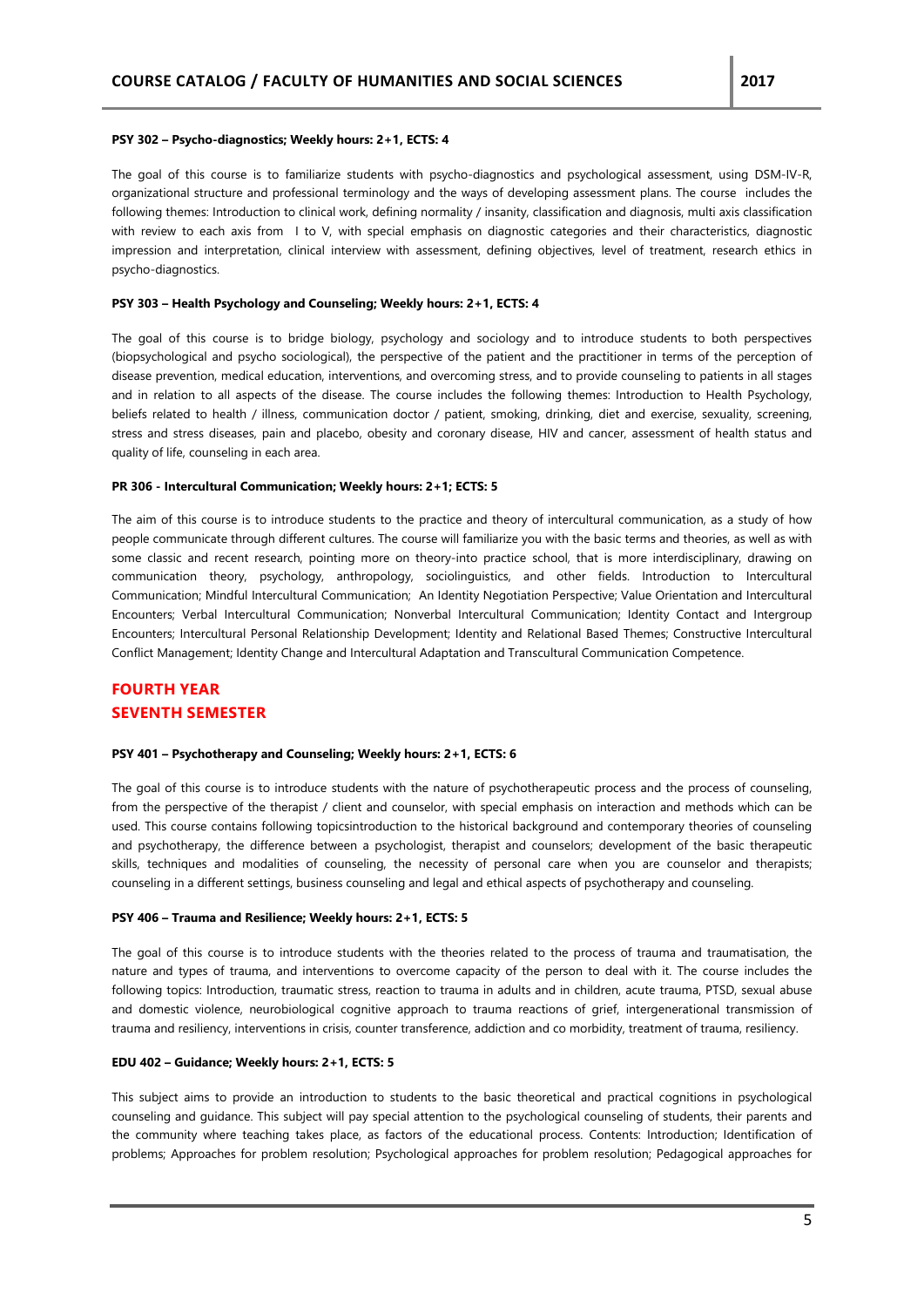problem resolution; Instructions for resolution of individual problems; Instructions for resolution of social problems; Case studies in psychological counseling and guidance.

## **PSY 402 – Psychology of Advertising; Weekly hours: 2+0, ECTS: 4**

The purpose of this course is to familiarize students with wider field of advertising, with particular emphasis on the practical aspect as well as research in advertising, in the light of psychological concepts and theories, which will allow to clearly review the specific psychological processes that determine the effectiveness advertising and the impact of advertising on consumer, prompting him specific needs, preferences, choices and ultimately changing buying behavior. The course includes the following topics: Advertising - origin , function , effects , elements of advertising - consumer , message , context , approaches to increase the effectiveness of advertising , ways of processing information by consumers , attention and focus , remembering , understanding and elaboration , the attitude of the consumer towards the product - form and structure , models and approaches in the process of changing attitudes of customers , persuasion and changing attitudes , the impact of advertising on consumer.

#### **PSY 403 – Family Psychology and Counseling; Weekly hours: 2+0, ECTS: 4**

This course aims to introduce to students "thinking" in terms of systemic and relational processes versus individual processes in diagnosis and intervention related to childhood problems and disorders, as well couple and marital problems on the level of aggression, depression, diverse and chronic illnesses. The course contains the following topics: introduction to family psychology and relational and systemic paradigm, emotional problems and coping within relations, development of family system through life cycles, violence in the family - on couple as well children level and possibilities for dealing (reducing, terminating ) with it using psychosocial interventions, remarriage and new families, fatherhood and the role of motherhood in transitional family conditions, familiar triangulations, family health, depression, possibilities for counseling and interventions.

## **POLITICAL SCIENCES**

## **FIRST YEAR FIRST SEMESTER**

## **ENG 101 – English Language I; Weekly hours:** 2+1**, ECTS:** 5

The goal of this course is to enrich vocabulary, practicing spoken language, learning the various linguistic, grammatical structures, overcoming the various models of academic writing skills in written forms. The curriculum includes the following themes: Introduction, Finding the Fossils Man-Spare that Spider (reading, discussion, writing), Matterhorn Man;-Seeing Hands (reading, discussion, writing), No Room in the Ark by Alan Moorehead; -From 'Out of the Air' (reading, discussion, writing), The Sporting Spirit;-Education by Lester Smith (reading, discussion, writing).

## **CE 101 Computer Skills; Weekly hours: 2+1, ECTS: 5**

This course will focus on delivering training in more basic core areas; Microsoft Word, Microsoft Excel and Power Point. The student will have the opportunity to acquire the basic skills needed to operate a computer. Microsoft Excel Basics: Getting Started with Excel, Cell Basics, Modifying Columns, Rows, and Cells. Formatting Cells, Saving, Creating Simple Formulas, Worksheet Basics, Printing, Creating Complex Formulas, Working with Basic Functions. Sorting Data, Formatting Tables, Using templates, Working with charts, Applications. Common Tasks in Microsoft Word: Working with Hyperlinks, Working with Shapes. Inserting ClipArt and Pictures. Doing More With Word: Reviewing Documents, Working With Tables, Working With Formulas, SmartArt Graphics, Using a Template, How can you develop your PowerPoint action plan, Common Tasks in PowerPoint, Animating Text and Objects, Inserting Videos, Inserting Audio, Inserting Hyperlinks, Working With Tables, Working With Charts, Reviewing Presentations, Advanced Presentation Options.

#### **PR 101 - Communication Skills; Weekly hours: 2+1, ECTS: 5**

The goal of this course is to provide undergraduate students with a conceptual framework and specific tools for communicating in complex environments and accomplishing strategic academic and professional goals. This core course provides introduction to writing, oral, and collaborative skills, necessary for the development of three sets of generic skills that are to do with 'yourself', 'others' and 'the interactions between yourself and others'. The course is an overview of, and introduction to, different communication skills which are necessary for creating positive relational dynamics, as well as for the management of impression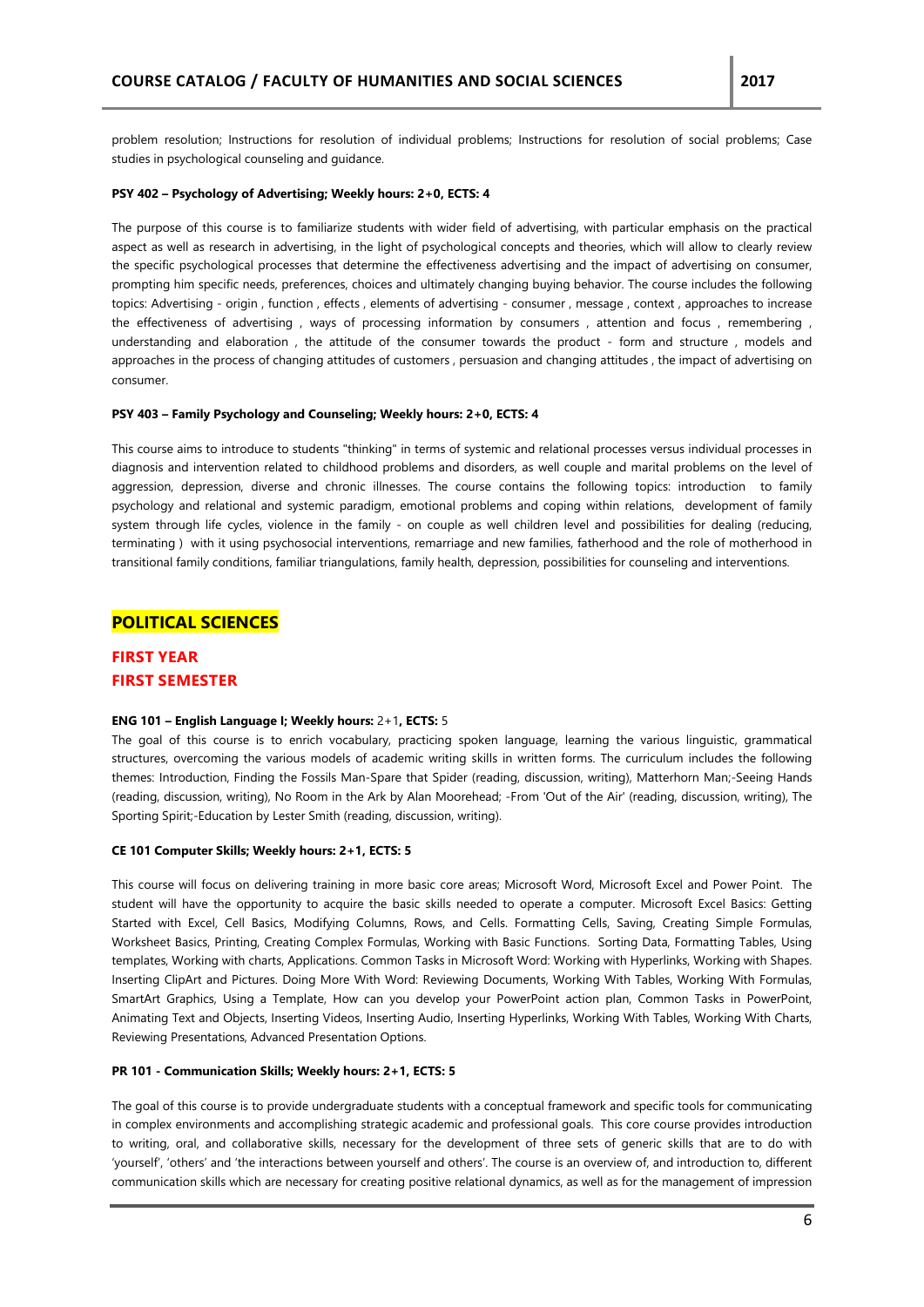and efficiency in various personal and professional contexts. This course contains the following topics: Introduction to Communication Skills and Key Concepts; Self Assessment&Self Management; Communication Processes and Models; Effective communication/Listening, Questioning, Assertiveness & Reflecting; Non-verbal Communication; Accepting Differences and Intercultural Communication; Effective Presentation; Group Dynamics & Team Working; Managing Conflict; Academic Skills: Academic Writing, Reading and Study Skills and Interpersonal Communication in the Age of Digital Communication.

#### **PSY 101 - Introduction to Psychology; Weekly hours: 2+1, ECTS: 5**

This course aims to introduce students with basic psychology concepts and topics that will serve further as a knowledge for all other courses. The course contains the following topics: introduction to Psychology as a science, history of Psychology, basic paradigms, research methods in Psychology and basic psychological disciplines, cognitive processes - perception, thinking, attention, memory, intelligence, moral reasoning, emotion and motivation, personality - structure and development, social behavior and mental health.

#### **PR 102 – Sociology; Weekly hours: 2+1, ECTS: 5**

The course "Sociology" aims to provide an opportunity for the students to become familiar with the basic concepts in the field of sociology and to develop consciousness about their positioning in the contemporary social reality. Within this subject the students will acquire insight into the historical development of sociology as a scientific discipline, the separate sociological schools and theories, as well as their contribution in the research of the society, the social norms, traditions, cultures, communities etc. The curriculum is comprised of the following contents: Introduction to sociology; Methods of research in sociology; Socialization, culture and society; Social groups, deviations and criminal; Social and global; Economy and politics; Education; Race and ethnicity; Marriage and family; Religion; Population and urbanization; Mass media, social change and social movements.

## **MK 101 - Macedonian Language I; Weekly hours: 2+1; ECTS: 5**

The goal of this course is to enrich vocabulary, practicing spoken language, learning the various linguistic, grammatical structures, overcoming the various models of academic writing skills in written forms in Macedonian Language. The curriculum includes the following themes in Macedonian: Let's get know each other. Personal subject pronouns, verbs of A-groups and Egroup. The Present Tense, the verb СУМ, numbers What is your profession. Verbs - Present Tense of the И - group, yes – no questions and answers, the gender of nouns, transitivity of verbs, What is this? I want to speak with Maria. The plural of nouns, demonstrative pronouns, modal verbs, Maria is very beautiful. Adjectives, the Future Tense.The possessive pronouns, telling the time in Macedonian, Quantifying Pronouns and Adverbs.

## **TUR 101 - Turkish Language I; Weekly hours: 2+1; ECTS: 5**

The aim of this course is to introduce the students to elementary Turkish language skills. The course begins with the Turkish alphabet and studies basic Turkish by reading and writing of easy and simple sentences. The curriculum includes the following themes Dialogs for introductions; "good morning, good evening" night, day and morning introductions, Daily life: "What are you doing?", Where to?, How are you?, What is up? What do you do?, Time; hours and telling the time; Expressions of locations, Family and Friends; possessive pronouns and adjectives; home and neighborhood, Cities: Locations, prepositions, agglutination, vowel harmony, Time Passes by: Simple past tense, from past to now; past perfect tense, Memories: Present Tense; linkings, with, 'ile, Bon Appetite: "What shall we eat?", "Ne Yiyelim?", Imperatives; "What do you order?", "Ne Alirsiniz?"Subjunctive Mood: Comparatives: Adjectives / Adverbs; Superlative Adj / Adv.;, Bureaucracy Everywhere: "Dear Officer / Sir/ Madam"; Present tense; "We are in a trouble!"; "BasimizDertte";, Request for Help: "ki" Diminutives; Dative, Locative suffix; ablative forms of "Nere"., Negative Verb: Interrogative/

## **SECOND YEAR THIRD SEMESTER**

#### **POL 201 – State Building; Weekly hours: 2+2, ECTS: 6**

This course aims to examine state-building in the contemporary world. The goal of the course is to provide the type of fundamental understanding of state-building that would allow for informed research, writing, and policy-making. Introduction, The fundamentals; Overview; The Concept; The European Experience; Coercion, Organization, and Institutions; Contracting and Capture; Culture, Loyalty, and Social Engineering; Corruption, Informal Institutions, and the Rule of Law; Geography; Chiefs,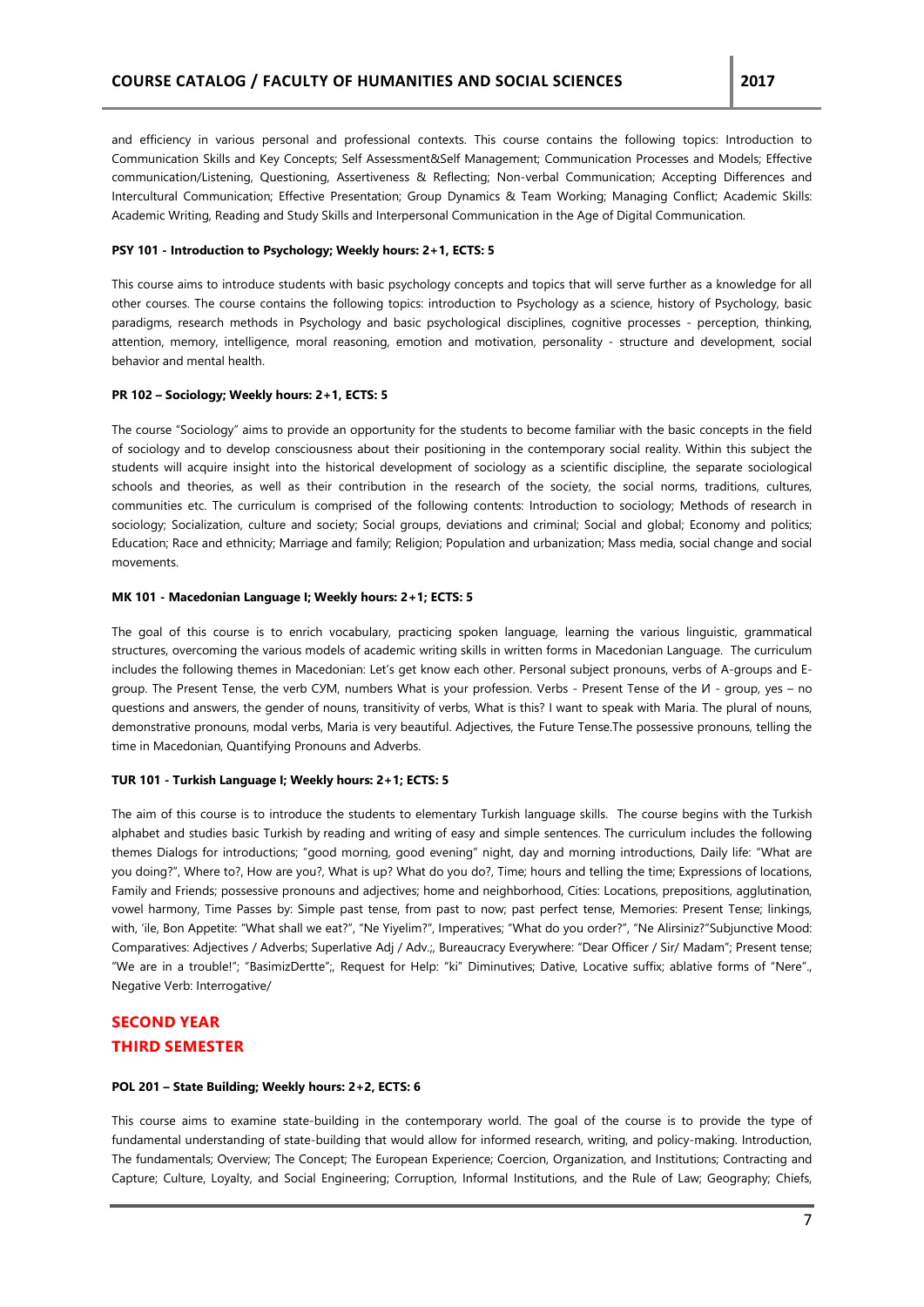Tribes, Warlords and Other Rivals; State-Building in a World Dominated by (European) States; Neighbors: Allies, Enemies, and Co-Ethnics; Building States on Foreign Soil; Third-Party State-building in the 21st Century: Can it be done?

## **HIST 202 - Contemporary World History; Weekly hours: 2+1, ECTS: 5**

The course aim is through class discussions, readings, student presentations, lectures, films, and other presentations we will survey world history from the final year of World War II through the present. The course will be taught using materials on the world-wide web (web), and all study aids and materials necessary for your successful completion of the course are part of this web site, except for the textbook. The impact of ideologies and religions on the world in recent times, The development of political thought, Cold War and its effect on the world, Diplomacy, war, and terrorism, Globalization, its advantages and disadvantages, Basic world geography over the past 63 years, The impact of imperialism and the colonial experience on the world, The United States, Canada, and Latin America, Understanding "isms" (Nationalism, Facism, Totalitarianism, Socialism, Communism, Capitalism, Imperialism), Causes and Effects of World War II, International Developments in the Post World War II Era, Cold War Era and its Aftermath, Globalization: Its impact on individuals and the global community, Development of Modern Political Thought.

#### **IER 203 - Theory of International Relations; Weekly hours: 2+1, ECTS: 5**

The fundamental purpose of this course is to introduce to the students the role and the characteristics of the states and the interstate relations. Worldviews and IR theory: Introduction to the theory of international relations and world opinion, liberal internationalism, the English School and constructivism radicalism, feminism, post-colonialism, international political economy, the role of institutions in power management, competition and development, global governance and international politics.

## **POL 202 - Dynamics of Political Changes; Weekly hours: 2+1, ECTS: 5**

The goal of the course is to develop an understanding for the dynamics of political changes of states. Introduction; Political System and Change; Research Models; Historical Approach to the Political Dynamics; Presidential Control on the Political System; Election Systems and the Dynamics of Election Campaigns; Political Polarization and Partisanship; Interest Groups; Public Opinion and Media; Ethnic Identity and Migration; Regional Dynamics; Dynamics of the Cold War ; Dynamics of the Post Cold War; Dynamics of Change in Contemporary Globalization.

## **STA 202 – Statistic for Social Sciences; Weekly hours: 2+0, ECTS: 4**

Objectives of the curriculum: The course aims to provide the students with information about statistic operations during the processing of scientific researches, as well as practical application of the acquired knowledge. Within this subject the students will become familiar with the statistic indicators, correlations, tests, as well as their practical application in separate researches. At the end of the course, the students will be able to define separate statistic indicators; to make an assessment in regard to statistic indicators, which will be given for an advantage in different situations; to practically apply the statistic indicators; to understand and critically observe the texts in which the statistic indicators are used. Course Contents: Levels of measurement and forms of data, Definition of variables, Measurement of central tendency, Measurement of dispersion, Formation and interpretation of contingency tables, Statistic interference and tests of importance, Distribution of probabilities and one sample of z and t tests, Two samples of t test, One of the manners of analysis of the variance, Measurement of associations in contingency tables, Chi-squared test.

#### **HIST 206 - History of Civilizations; Weekly hours: 2+1; ECTS: 5**

The fundamental purpose of this course is to introduce the students to the history of civilizations comparatively. During the course, the questions like how the civilizations are evolved, what makes the civilizations etc. will be tried to be answered? The major world civilizations from the start up to the modern period will be studied. Students will be expected to have a general perspective about both the development of human civilization in general and the emergence of distinct traditions, namely the Middle Eastern, the Indian, the Chinese and the Greek-European traditions. The course will provide the students with concise information on which they could build up their advance courses in later years. Early Civilizations and Their Myths, Mesopotamia - Sumerian civilization, Persian civilization, Ancient Civilizations and Their Philosophies, Indus civilization, Monotheistic Religions, Medieval Ages and Renaissance, The Age of Revolutions, French Revolution, The Age of Industry and Reform, Industrial Revolution, National Revolutions of 1848, The Twentieth Century, Information Age and 21st Century.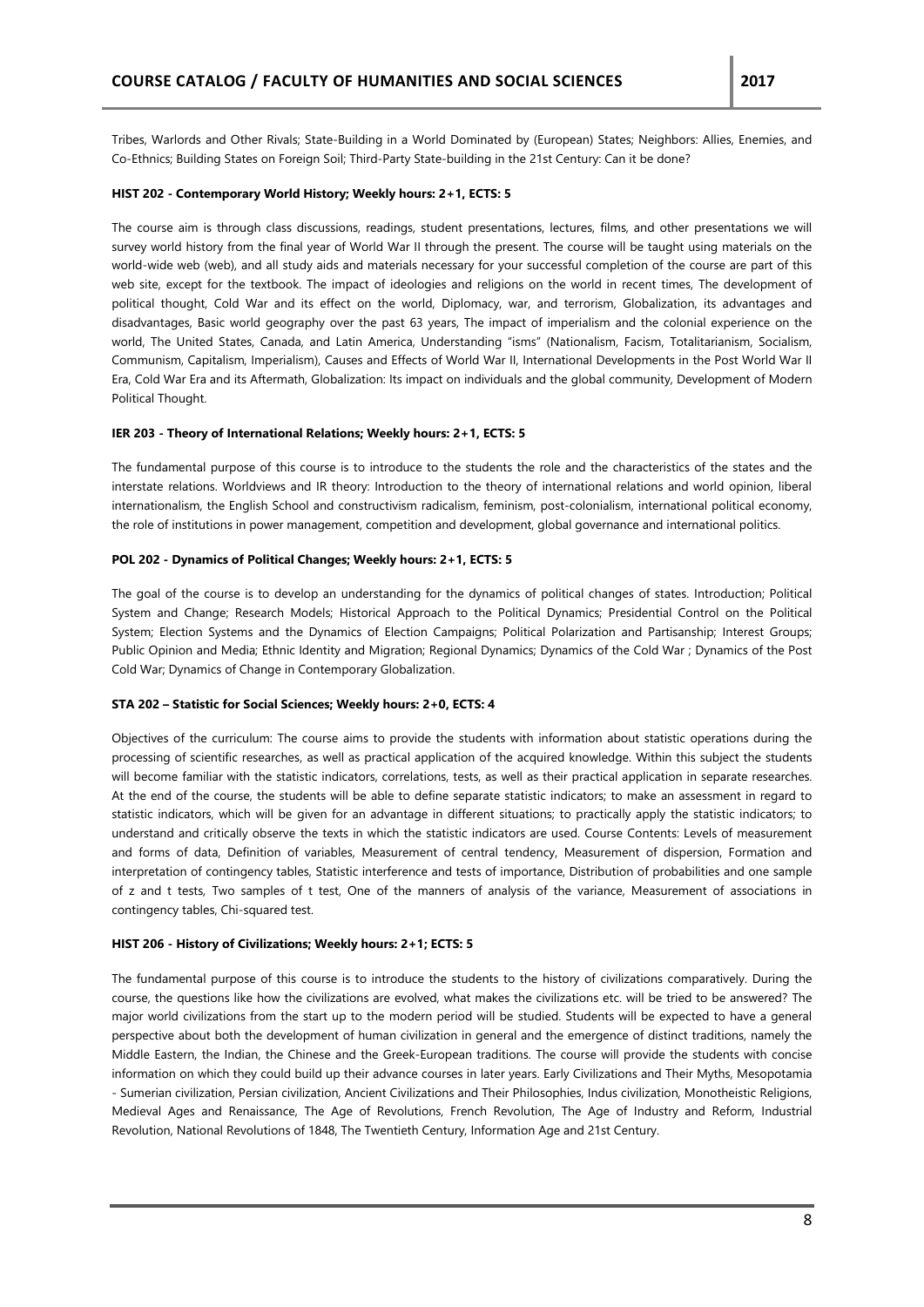# **THIRD YEAR FIFTH SEMESTER**

#### **POL 301 - Religion, State and Politics; Weekly hours: 2+1, ECTS: 6**

Course Objectives: The aim of this course is to introduce the students to the many-sided relationship between religion and politics. The main focus will be on the overlap, interplay, and tensions between religion and politics in both Christian and Islamic societies. This course aims to show introduction Religion, State and Politics; Politics in the Vatican ; The Catholic Church and Political Parties in Post-WW; Two Europe; Religion and Politics in Islam ; Religious Groups and U.S. Foreign Policy; The Role of Religion in Politics

#### **HIST 313 - Balkans in Transitions; Weekly hours: 2+1, ECTS: 5**

This course aims to introduce the way and reason of the Transition and to explain the philosophical logic of being in transition. Introduction, Transition and Meaning, Recent Economic Developments, Growth in Balkans, Structural Reforms Continued at an Uneven Peace, The Impact of the Global Crisis in the Region, Investments and Productivity, History of Political Developments, Albania, Bosnia and Herzegovina, Croatia, Macedonia, Montenegro, Serbia, Kosovo.

#### **POL 302- Contemporary Political Theories: 2+1, ECTS: 5**

Course Objectives: This course aims to examine major political theories and ideologies such as liberalism, conservatism, socialism, anarchism, nationalism, fascism, feminism and so forth. In rethinking these ideologies, particular attention will be paid to the different aspects of each particular ideology through the works of monumental political thinkers from Locke to Marx, from Burke to Bakunin. The relationships and links between different ideologies and political theories will also be explored. The course aim is to introduce, What is (wrong with) the Enlightenment? ; Crisis of Morality and Culture; On the Limits of Reason; The Self-Destructive Character of Democracy; The Politics of Liberal Resignation; Eclipse of the Public in Mass Society; From Great Society to Great Community; Revival of Classical Political Philosophy; Liberal ContractarianismRedux; Making Liberalism Political: Two Versions; Deliberative Democracy and the Linguistic Turn; The Three Faces of Power; From Modern to Postmodern Power; Concluding Remarks: Whither Democracy?

#### **POL 303 - Process of Public Politics Weekly hours: 2+1, ECTS: 4**

The aim of this course is to provide an understanding about how public policy is made. It covers both the theoretical and practical aspects of the process, allowing students to see the importance of the relationship between them.Models of Politics; The Policymaking Process: Decision-Making Activities ; Theories of the State; Pluralism and its critics ; Structuralist Perspectives; Policy Process as an Organizational Process; Policy Making Process; Rules and Discretion in Public Policy; Bureaucrats and Professionals in the Policy Process; Criminal Justice: Rationality and Irrationality in Public Policy.; Health and Welfare: The Search for Rational Strategies.; Health Transformation System in Turkey; Education: The Group Struggle. ; Education Policy and Higher Education Problems in Macedonia; Economic Policy: Incrementalism at Work; Tax Policy: Macedonian Tax Policy ; Environmental Policy: Kyoto Protocol ; Defense Policy: Strategies for Homeland Security; Terrorism and Non-Deterable Threats.; Common Understanding in the Fight against Terrorism; Policy Evaluation

#### **IER 302-World International Politics Weekly hours: 2+1, ECTS: 4**

This course is designed to fulfill two objectives: first, to provide an analytical perspectives for key actors in global politics and second to offer an understanding of key historical and contemporary events in world politics, including issues relating to security and inter – state conflict, international institutions, globalisation and law. A part of the course included development oftheorethical framework in order to understand international politics. As such, the course will introduce students to the institutional, strucutral and political mechanisam, that condition relationships between states, and between states and non-state actors. Basic of international relations.Anarchy or system.The growth of theory, Major contemporary issues - Globalization, terrorism and the rise of US power. The realist, pluralist and globalist approaches to international relations. International relations in the twentieth century - The role of ideology.The impact of war.The emergence of superpowers. The end of the Cold War and the world after 1990., Constraints and opportunities - freedom of action in international relations Big and small powers. Case National interest - The role of domestic politics.Alliances, friendships and partnerships.International organizations – UN system and EU foreign policy.International security – NATO and their peace missions.Global power - the rise of the 'superpower' The USA and the USSR in international relations.Military and economic strength. Regional power The role and ambitions of regional powers. Hegemony and competition.Regional co-operation Sovereignty and its limitations.The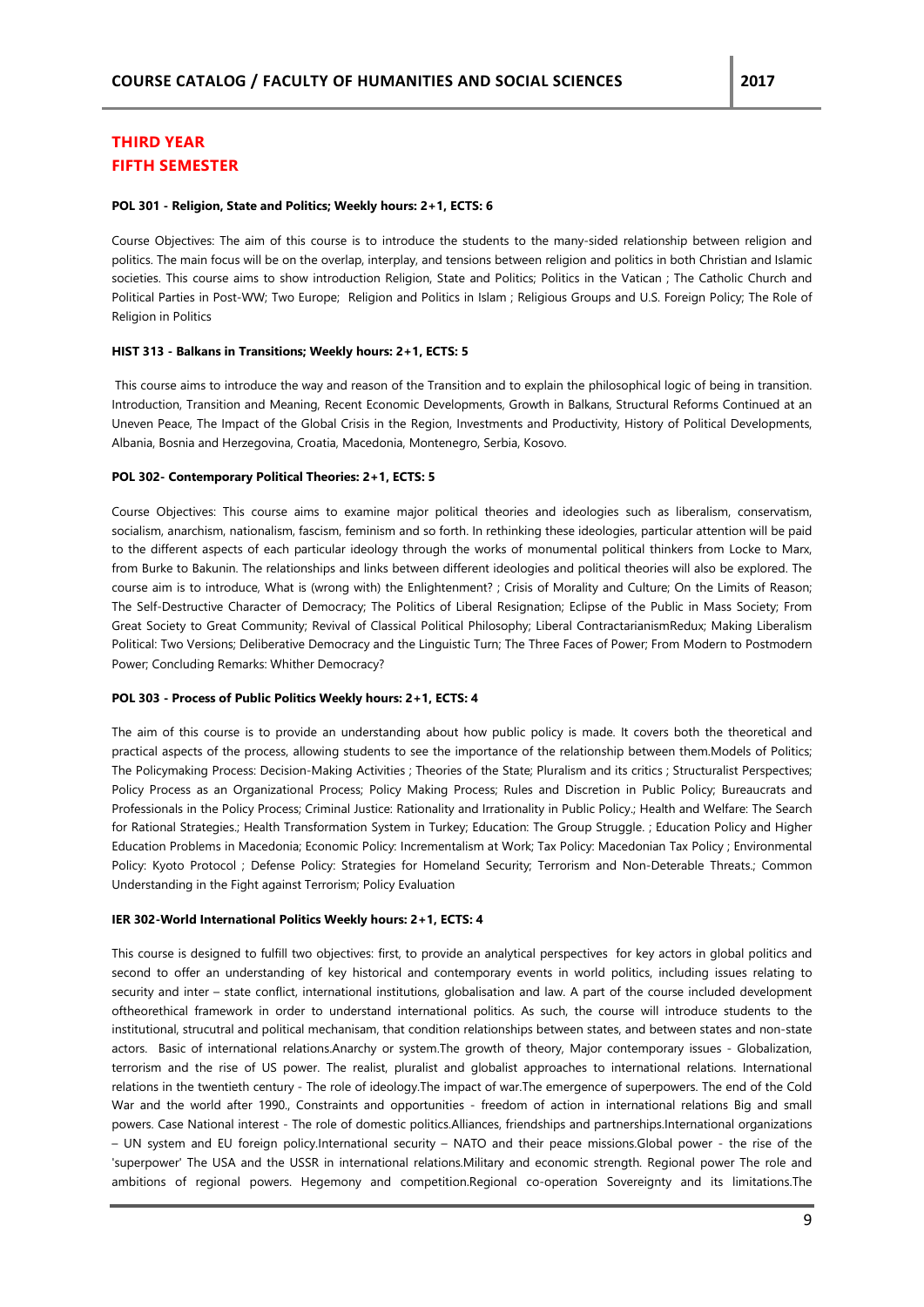development of regional groupings.War and international relations.The theory and practice of war in international relations.Legitimacy of military action.Idealism and realism. Intervention: Humanitarian, political and military. Future World order – assumptions and risks.

#### **PR 306 - Intercultural Communication; Weekly hours: 2+1; ECTS: 5**

The aim of this course is to introduce students to the practice and theory of intercultural communication, as a study of how people communicate through different cultures. The course will familiarize you with the basic terms and theories, as well as with some classic and recent research, pointing more on theory-into practice school, that is more interdisciplinary, drawing on communication theory, psychology, anthropology, sociolinguistics, and other fields. Introduction to Intercultural Communication; Mindful Intercultural Communication; An Identity Negotiation Perspective; Value Orientation and Intercultural Encounters; Verbal Intercultural Communication; Nonverbal Intercultural Communication; Identity Contact and Intergroup Encounters; Intercultural Personal Relationship Development; Identity and Relational Based Themes; Constructive Intercultural Conflict Management; Identity Change and Intercultural Adaptation and Transcultural Communication Competence.

# **FOURTH YEAR SEVENTH SEMESTER**

#### **POL 401 - Comparative Politics; Weekly hours: 2+1, ECTS: 6**

This course aims to address a wide range of policy-relevant issues such as: What are the key features of democracies and autocracies, and how can regimes in South Africa, Nigeria and Iran be classified? What is the appropriate balance of powers between the president and the Congressing Venezuela, Brazil and Mexico? What are the prospects for building stable states and democratic governance in Iraq and Afghanistan? How could human rights be strengthened through constitutional reforms in Russia and Belarus? Introduction, What is comparative politics?; Regimes: Varieties of democracy; Regimes: Varieties of autocracy; Case-study discussions: South Africa, Nigeria, and Iran; Institutions: Constitutions: ; Institutions: Electoral systems; Institutions: Executives bureaucracies; Institutions: Legislatures; Institutions: Federalism and decentralization; Case-study discussions: UK,US, France and Germany; Political parties party systems; Interest groups social movements; Political cultureactivism and communication; Case-study discussions: Mexico and Brazil; Policymaking processes; Governance performance: Economic performance & welfare states; Case-study discussions: India and China.

#### **POL 402 Local Administration and Intergovernmental Relations Weekly hours: 2+1, ECTS: 5**

This course tends to provide students with a comprehensive view of the local administration and its specifics, roles, responsibilities, importance and the relations between local and central government. The local government system: an introduction; Principles of Local Administration and; Legal acts that regulate Local Government; Local Government"s (municipal) Bodies, their rights and responsibilities; Types of local government and Local Government competencies and services; Comparative local government (USA, UK, France, Germany, Turkey); Local elections and financial resources of local authorities; Local Government control; Centralization, Decentralization and De-concentration; Local administration and Inter-governmental relations; Citizens participation in local government; Local authorities' right to associate; European cart of Local government.

## **IER 403 European Integration Policy Weekly hours: 2+1, ECTS: 5**

The aim of the course is to provide the students with the basic knowledge of how the European Union formulates and its basic policies within the member states as well as the challenges and opportunities in the implementation of these policies. The course exclusively addresses the main policy areas of the European Union that include social policies, public policies, migration, citizenship, justice and home affairs and how they are adapted by the member states within the framework of Europeanization. The policies that the course is focusing on are divided into three parts: Horizontal policies, Sectional Policies and Foreign Policy. Part 1. Horizontal policies: Regional policy and coordination of structural instruments. Social policy and employment.Competition policy.Environmental policy. Part II.: Sectional policies: Enterprise and industrial policy. Education, Youth, Science and research policy.Energy and Transport policy.Agricultural policy and fisheries. Part III Foreign policy: European Union Common Foreign and Security Policy. European Security and Defence Policy.Justice and Home Affairs as a new tool of European Foreign Policy.Development aid.The European Neighborhood Policy.